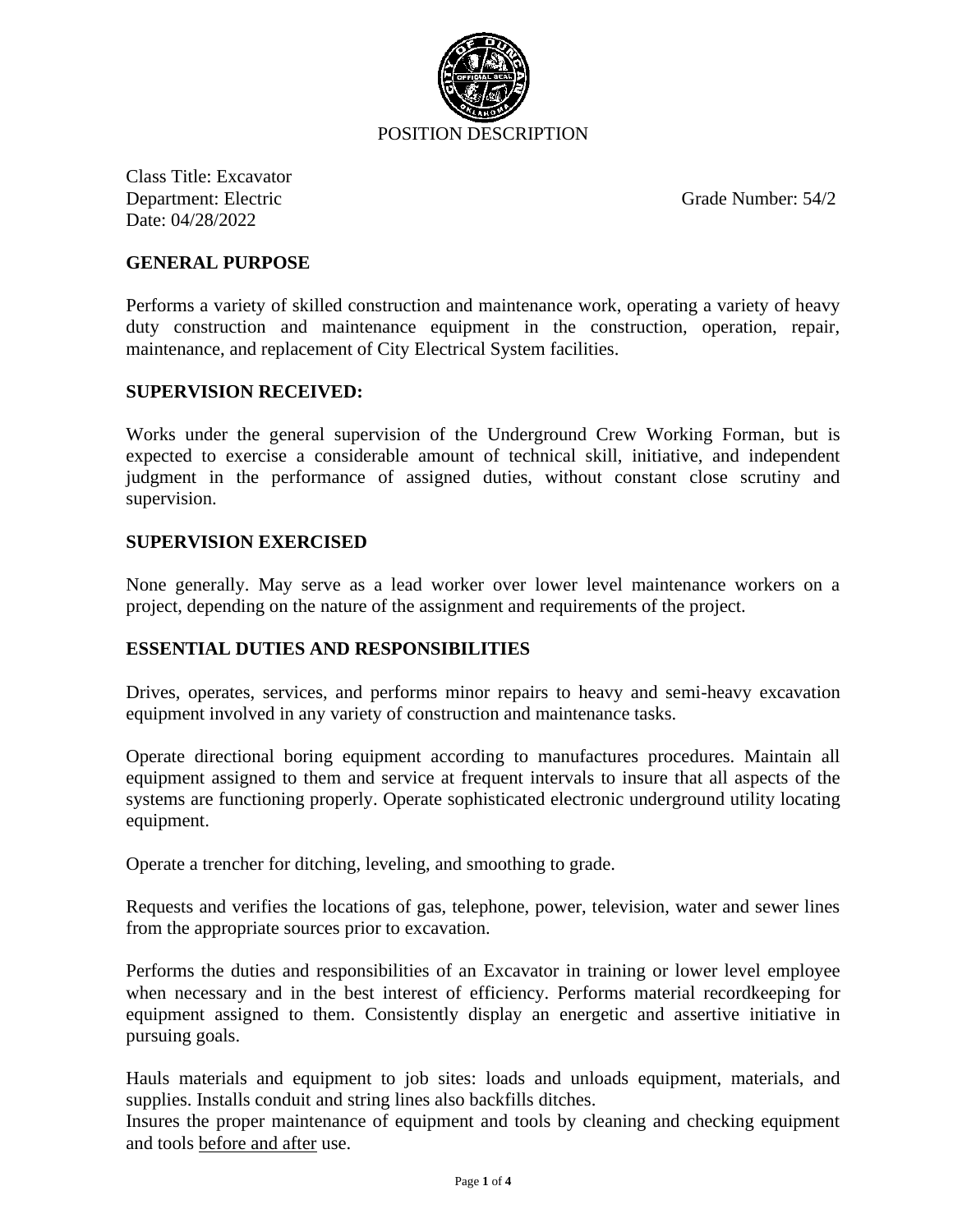

Drives trucks, excavating vehicles and combination vehicles of various sizes and weights in the loading, hauling and unloading of various equipment, soils, gravel and sand.

Performs routine inspection and preventive maintenance on assigned equipment and refers defects or needed repairs to supervisor; cleans equipment.

Uses trencher and or mini-excavator in installation process of conduit and or pipe. Ability to determine when facilities are constructed to specifications. Locate underground obstacles using ground penetrating radar.

Performs all duties in conformance to appropriate safety and security standards.

Performs required labor involved in construction and maintenance projects as part of a crew, including pavement cutting, ditch digging, laying of electrical pipe and backfilling.

Performs concrete work on streets, sidewalks, parking lots, electrical equipment pads, patios, curbs, and retaining walls.

Assists in the training of lower level employees to increase their skills in the performance of their assigned duties.

Operates a variety of power construction and maintenance equipment used in the City Electrical Department.

## **PERIPHERAL DUTIES**

None.

# **DESIRED MINIMUM QUALIFICATIONS**

Education and Experience:

(A) Graduation from high school or GED equivalent, and

(B) Four (4) years of experience relating to construction, maintenance, or repair, or

(C) Any equivalent combination of education and experience, substituting nine (9) months experience for each year of vocational-technical level education.

Necessary knowledge, Skills and Abilities:

- (A) Considerable knowledge of equipment, facilities, materials, methods and procedures used in maintenance, construction and repair activities;
- (B) Skill in operation of some of the listed tools and equipment.
- (C) Ability to perform heavy manual tasks for extended periods of time; Ability to work safely; Ability to communicate effectively verbally and in writing; Ability to establish and maintain effective working relationships with employees, other departments and the public; Ability to understand and carry out written and oral instructions; Ability to exercise a moderate amount of independent judgment.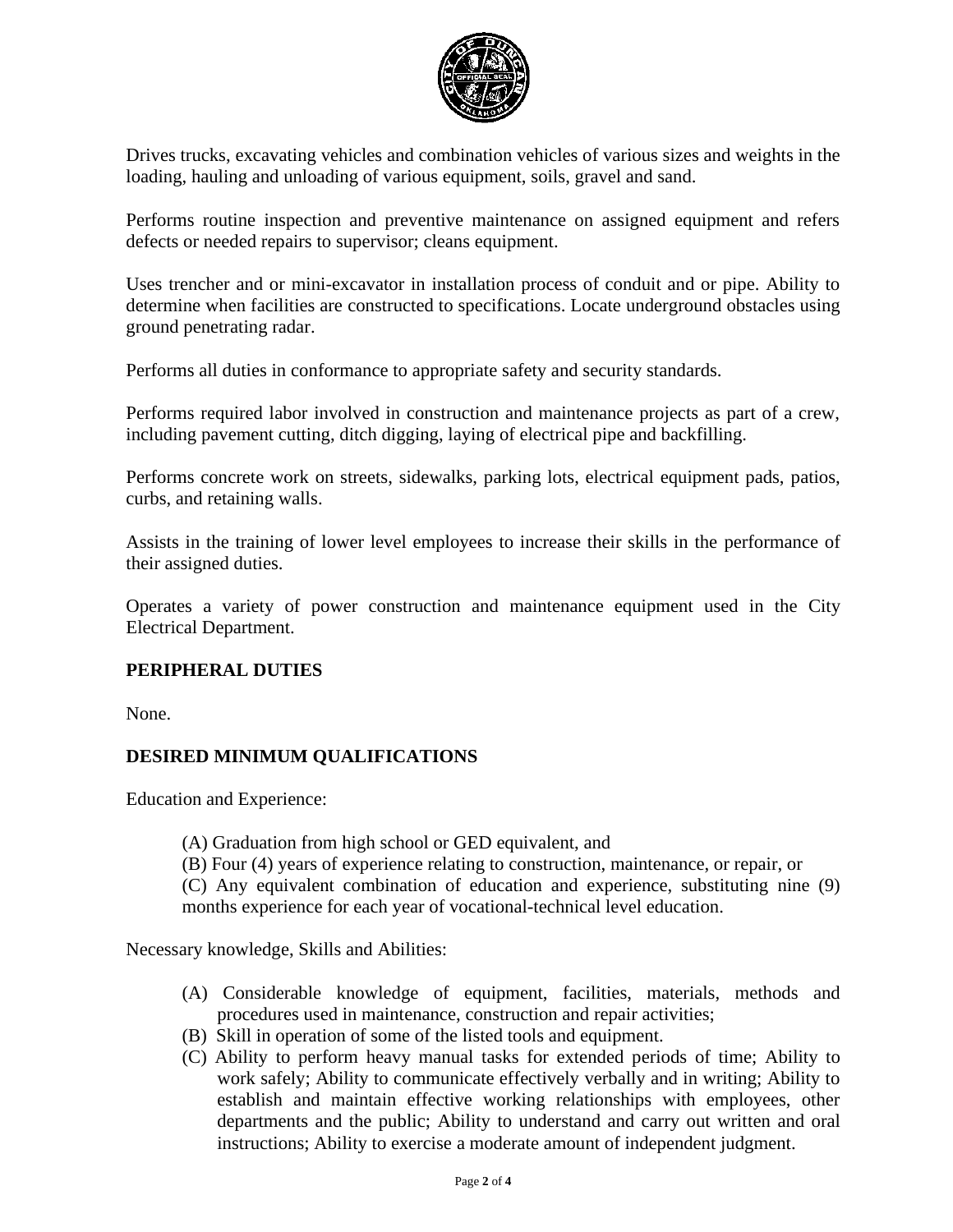

## **SPECIAL REQUIREMENTS**

Obtain and maintain a valid Oklahoma State Driver's License with a Class A CDL certification, with a driving record acceptable to the City's insurance carrier.

# **TOOLS AND EQUIPMENT USED**

Motorized on and off road vehicles and equipment, including dump truck, tilt-bed truck, truckmounted winch, pickup truck, utility truck, trencher, rotary-type boring equipment, directional boring equipment, jack-hammer, fork-lift, pressurized water excavating equipment, high pressure vacuuming equipment, tamper, brush mower, saws, equipment trailers, specialtytrailers, pumps, farm-type tractor and implements, compressors, finish mower, broom, sanders, generators, ground penetrating radar, common hand and power tools, shovels, lawn rakes, wrenches, detection devices, hand-held mobile radio, phone, cellular phone, fax machine, desktop computer, e-mail system, excavator, mini-excavator, bulldozer, backhoe, extendable backhoe, front end loader and two-way radio.

## **PHYSICAL DEMANDS**

The physical demands described here are representative of those that must be met by an employee to successfully perform the essential functions of this job. Reasonable accommodations may be made to enable individuals with ADA disabilities to perform the essential functions.

While performing the duties of this job, the employee is regularly required to use hands to finger, handle, feel or operate objects, tools, or controls and reach with hands and arms. The employee frequently is required to stand and talk or hear. The employee is required to walk; sit; climb or balance; stoop, kneel, crouch, or crawl; and smell.

The employee must frequently lift and/or move up to 40 pounds and occasionally lift and/or move up to 100 pounds. Specific vision abilities required by this job include close vision, distance vision, limited color vision, peripheral vision, depth perception, and the ability to adjust focus.

## **WORK ENVIRONMENT**

The work environment characteristics described here are representative of those an employee encounters while performing the essential functions of this job. Reasonable accommodations may be made to enable individuals with ADA disabilities to perform the essential functions.

The essential functions for this position could possibly be classified as a "safety-sensitive job" under the Unity Bill, which could affect the safety and health of the employee or others.

While performing the duties of this job, the employee regularly works in outside weather conditions. The employee frequently works near moving mechanical parts and is frequently exposed to wet and/or humid conditions and vibration. The employee occasionally works in high or deep, precarious places and is occasionally exposed to fumes or airborne particles, toxic or caustic chemicals, and risk of electrical shock.